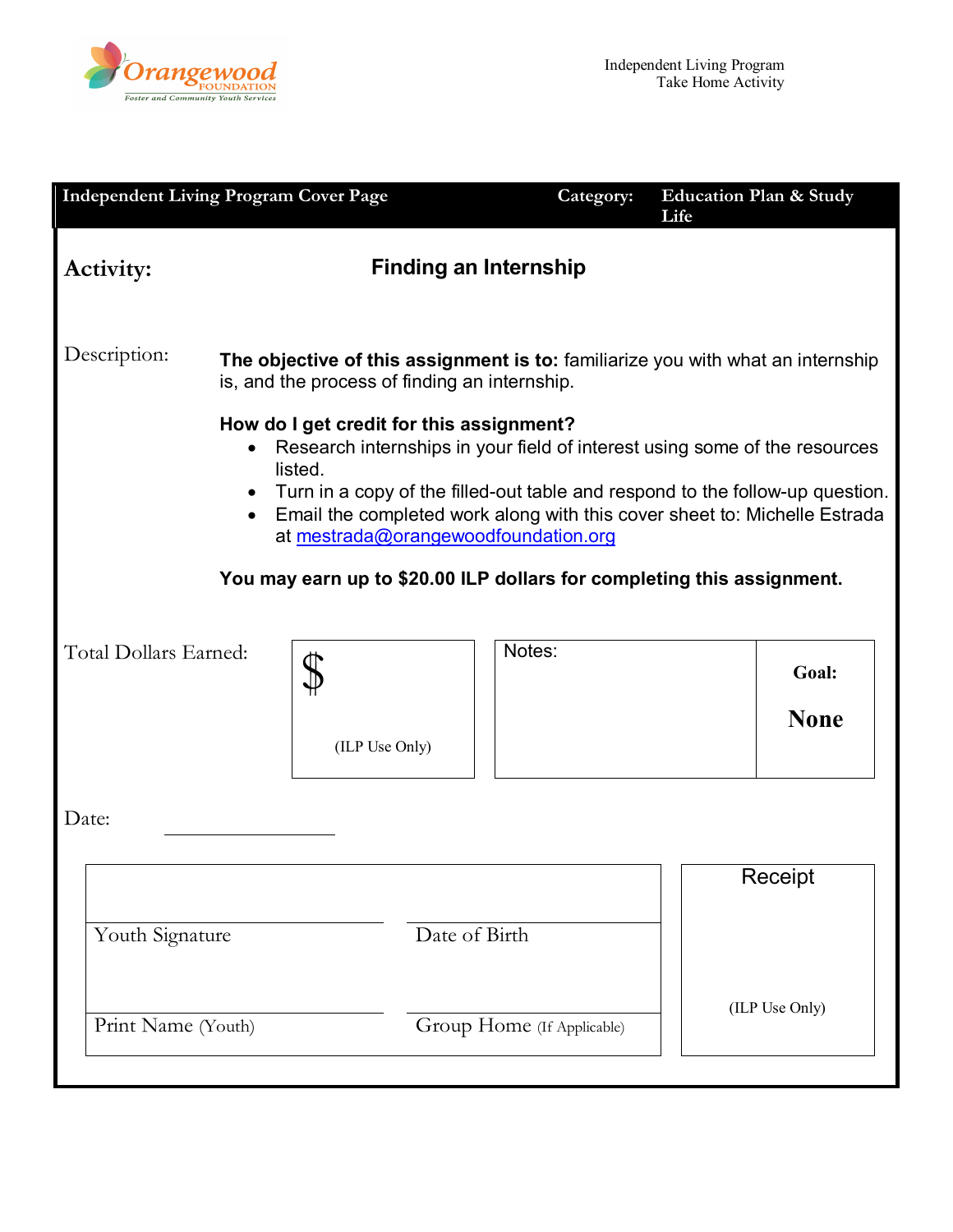

# **Find an Internship**

### **What is an Internship?**

Learning experiences that involve receiving academic credit for intentional learning at an approved site, under approved supervision, for at least 8 hours per week over the course of a semester. Internships are conducted in social services and corporations, government offices, the high-tech industry, and research laboratories, to name a few settings. Note that an internship may also be called "fieldwork" or "field education."

#### **Why do you need one?**

To create profound, lasting, broad, and transformative experiences, you can take on to your professional life after graduation. To give you an idea of what it is like to work in a particular setting and to help you discover your interests in the field.

#### **Why are they important?**

A successful internship is one in which the learning facilitates three significant dimensions of your development: personal, professional, and civic. Internships can help you become a more engaged, more integrative, and more self-authored learner. They can also help you get connected with a potential job in the future.

#### **How do I find one?**

There are different types of internships, including paid and unpaid. A paid internship is a way to gain relevant knowledge and skills in a specific field while also getting paid, whereas, with an unpaid internship, you do not get paid. You can find them by googling internship postings depending on your interests or checking your school's website and directory for a list of approved internship sites. Your university or college might require that you apply for approved internships, so it is necessary to verify with your department advisor.

\_\_\_\_\_\_\_\_\_\_\_\_\_\_\_\_\_\_\_\_\_\_\_\_\_\_\_\_\_\_\_\_\_\_\_\_\_\_\_\_\_\_\_\_\_\_\_\_\_\_\_\_\_\_\_\_\_\_\_\_\_\_\_\_\_\_\_\_\_\_\_\_

## **What career or "field of interest" are you interested in learning more about?**

## **TO COMPLETE ACTIVITY**

- **1. Research internships in your field of interest using some of the resources listed:** 
	-
- LinkedIn  **Your school's job listing site** 
	- - Glassdoor Internships.com
	- - Google  **A specific company**

Internships are a great way to gain some knowledge in areas of work you are interested in and often are required as part of your undergraduate and graduate education. When thinking of where or what to apply to, think of your dream job(s) and let that guide your research. Internships should not be a time of stress; on the contrary, they should allow you to grow and explore the endless opportunities you have.